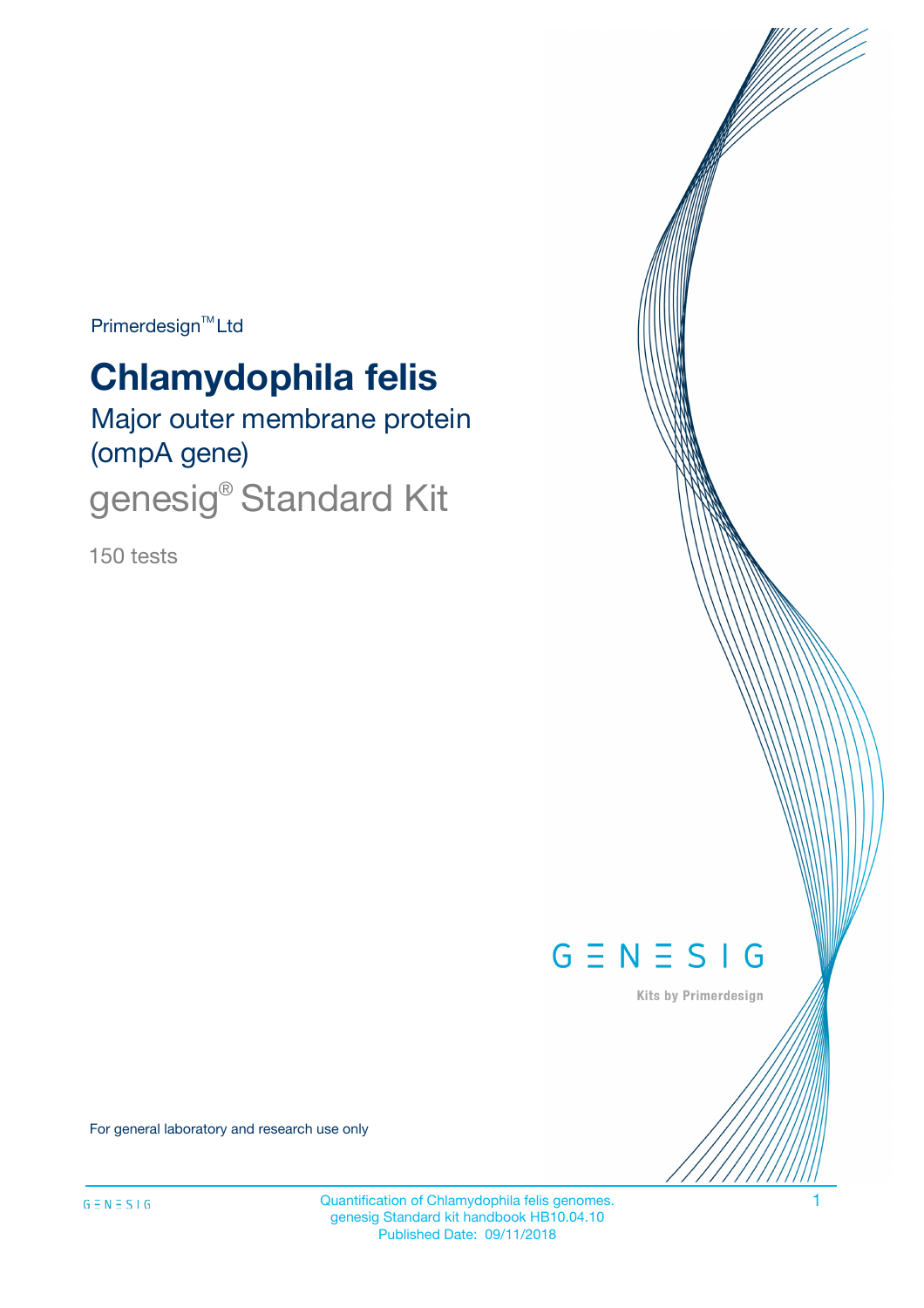## Introduction to Chlamydophila felis

Chlamydophila felis is a rod shaped Gram negative bacterium that is part of the Chlamydiaceae family and responsible for infections of the eye in cats. C. felis is an obligately intracellular, parasitic pathogen with a rigid, lipid containing cell wall. It is predominantly isolated from cats but also seen in humans. The genome is of circular confirmation and around 1.16 mbp long, containing 1005 protein-coding genes. It also contains a 7.5 kbp circular plasmid that is required for virulence. Other virulence factors include the major outer membrane proteins and polymorphic outer membrane proteins that are required for host cell entry.

The bacterium cannot survive outside of the host and is transmitted through contact with ocular secretions from infected individuals. C. felis attacks the conjunctival epithelium of the eye, entering cells after attachment to sialic acid receptors. The organism cannot replicate autonomously and has an unusual replication cycle that occurs in the cytoplasm of the epithelial cells, culminating in formation of the infectious form. Bacterial induced lysis of the cells leads to release of the infectious bodies and spread of infection to other epithelia throughout the body.

Clinical signs include watery discharge from the eye, chemosis, red and swollen conjunctivae, mild nasal discharge, sneezing, lethargy, pneumonitis and may cause infertility in cats. In young kittens chlamydiosis may cause pneumonia. The incubation period is 2-5 days and the infection is common in cats aged less than a year old. Clinical signs usually appear in one eye and progress to become bilateral. Conjunctival shedding usually ceases at around 60 days after infection but persistent infections may develop.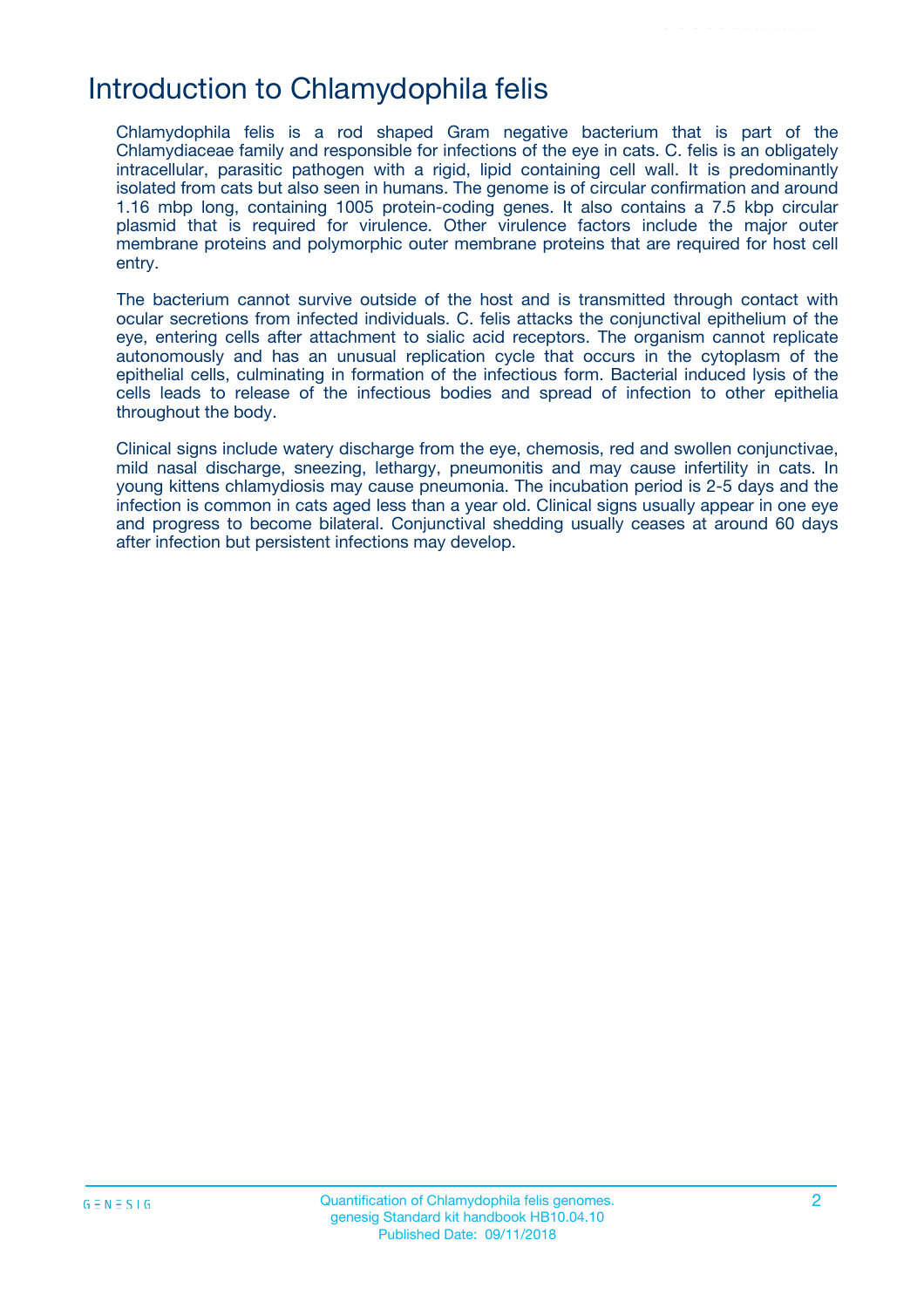

The Primerdesign genesig Kit for Chlamydophila felis (C.felis) genomes is designed for the in vitro quantification of C.felis genomes. The kit is designed to have a broad detection profile. Specifically, the primers represent 100% homology with over 95% of the NCBI database reference sequences available at the time of design.

The dynamics of genetic variation means that new sequence information may become available after the initial design. Primerdesign periodically reviews the detection profiles of our kits and when required releases new versions.

If you require further information, or have a specific question about the detection profile of this kit then please send an e.mail to enquiry@primerdesign.co.uk and our bioinformatics team will answer your question.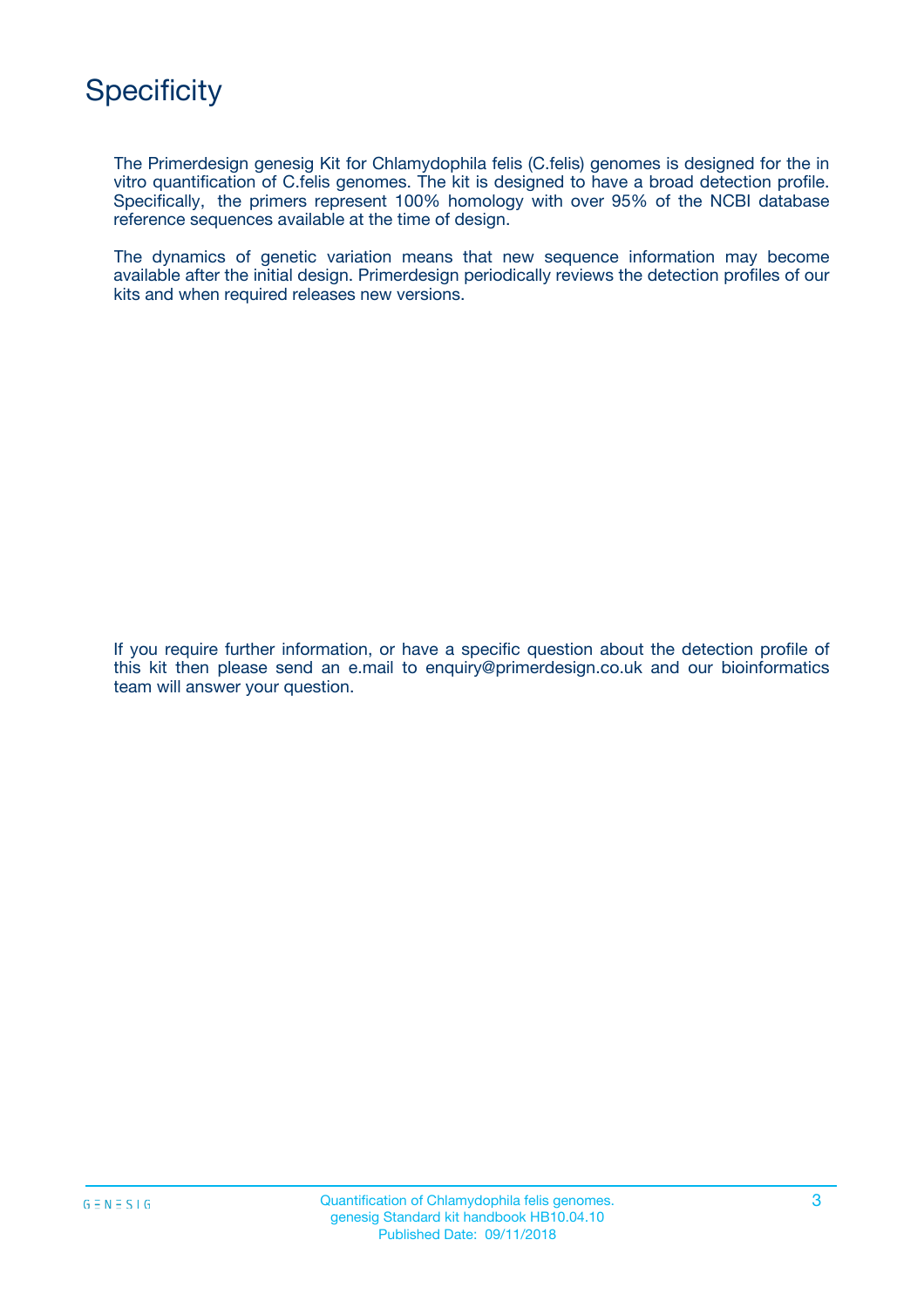# Kit contents

- **C.felis specific primer/probe mix (150 reactions BROWN)** FAM labelled
- **C.felis positive control template (for Standard curve RED)**
- **RNase/DNase free water (WHITE)** for resuspension of primer/probe mixes
- **Template preparation buffer (YELLOW)** for resuspension of positive control template and standard curve preparation

# Reagents and equipment to be supplied by the user

#### **Real-time PCR Instrument**

#### **Extraction kit**

This kit is recommended for use with genesig Easy DNA/RNA extraction kit. However, it is designed to work well with all processes that yield high quality RNA and DNA with minimal PCR inhibitors.

#### **oasig**TM **lyophilised or Precision**®**PLUS 2X qPCR Master Mix**

This kit is intended for use with oasig or PrecisionPLUS2X qPCR Master Mix.

**Pipettors and Tips**

**Vortex and centrifuge**

**Thin walled 1.5 ml PCR reaction tubes**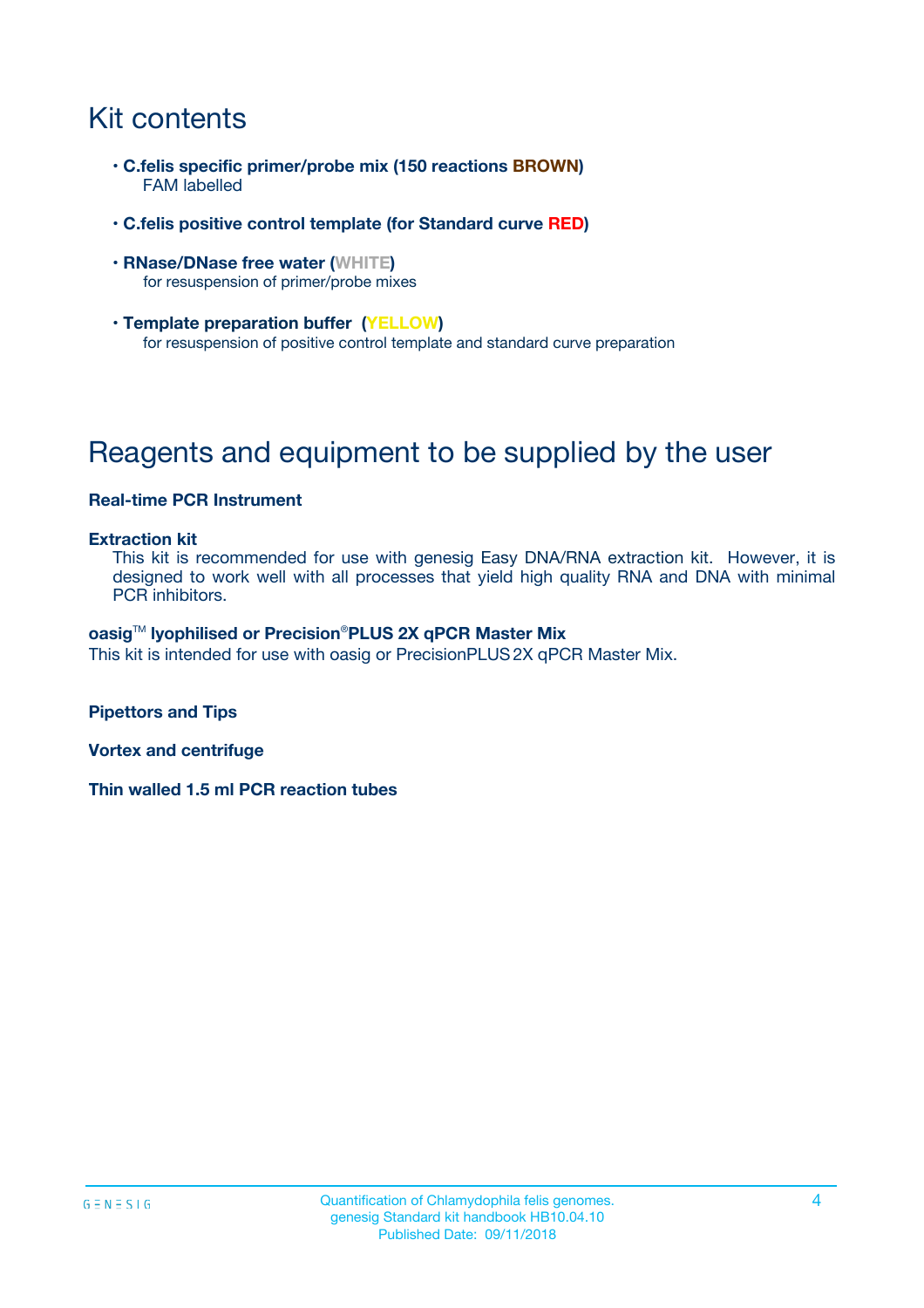### Kit storage and stability

This kit is stable at room temperature but should be stored at -20ºC on arrival. Once the lyophilised components have been resuspended they should not be exposed to temperatures above -20°C for longer than 30 minutes at a time and unnecessary repeated freeze/thawing should be avoided. The kit is stable for six months from the date of resuspension under these circumstances.

If a standard curve dilution series is prepared this can be stored frozen for an extended period. If you see any degradation in this serial dilution a fresh standard curve can be prepared from the positive control.

Primerdesign does not recommend using the kit after the expiry date stated on the pack.

### Suitable sample material

All kinds of sample material suited for PCR amplification can be used. Please ensure the samples are suitable in terms of purity, concentration, and DNA integrity. Always run at least one negative control with the samples. To prepare a negative-control, replace the template DNA sample with RNase/DNase free water.

### Dynamic range of test

Under optimal PCR conditions genesig C.felis detection kits have very high priming efficiencies of >95% and can detect less than 100 copies of target template.

### Notices and disclaimers

This product is developed, designed and sold for research purposes only. It is not intended for human diagnostic or drug purposes or to be administered to humans unless clearly expressed for that purpose by the Food and Drug Administration in the USA or the appropriate regulatory authorities in the country of use. During the warranty period Primerdesign genesig detection kits allow precise and reproducible data recovery combined with excellent sensitivity. For data obtained by violation to the general GLP guidelines and the manufacturer's recommendations the right to claim under guarantee is expired. PCR is a proprietary technology covered by several US and foreign patents. These patents are owned by Roche Molecular Systems Inc. and have been sub-licensed by PE Corporation in certain fields. Depending on your specific application you may need a license from Roche or PE to practice PCR. Additional information on purchasing licenses to practice the PCR process may be obtained by contacting the Director of Licensing at Roche Molecular Systems, 1145 Atlantic Avenue, Alameda, CA 94501 or Applied Biosystems business group of the Applera Corporation, 850 Lincoln Centre Drive, Foster City, CA 94404. In addition, the 5' nuclease assay and other homogeneous amplification methods used in connection with the PCR process may be covered by U.S. Patents 5,210,015 and 5,487,972, owned by Roche Molecular Systems, Inc, and by U.S. Patent 5,538,848, owned by The Perkin-Elmer Corporation.

### Trademarks

Primerdesign™ is a trademark of Primerdesign Ltd.

genesig $^\circledR$  is a registered trademark of Primerdesign Ltd.

The PCR process is covered by US Patents 4,683,195, and 4,683,202 and foreign equivalents owned by Hoffmann-La Roche AG. BI, ABI PRISM® GeneAmp® and MicroAmp® are registered trademarks of the Applera Genomics (Applied Biosystems Corporation). BIOMEK® is a registered trademark of Beckman Instruments, Inc.; iCycler™ is a registered trademark of Bio-Rad Laboratories, Rotor-Gene is a trademark of Corbett Research. LightCycler™ is a registered trademark of the Idaho Technology Inc. GeneAmp®, TaqMan® and AmpliTaqGold® are registered trademarks of Roche Molecular Systems, Inc., The purchase of the Primerdesign reagents cannot be construed as an authorization or implicit license to practice PCR under any patents held by Hoffmann-LaRoche Inc.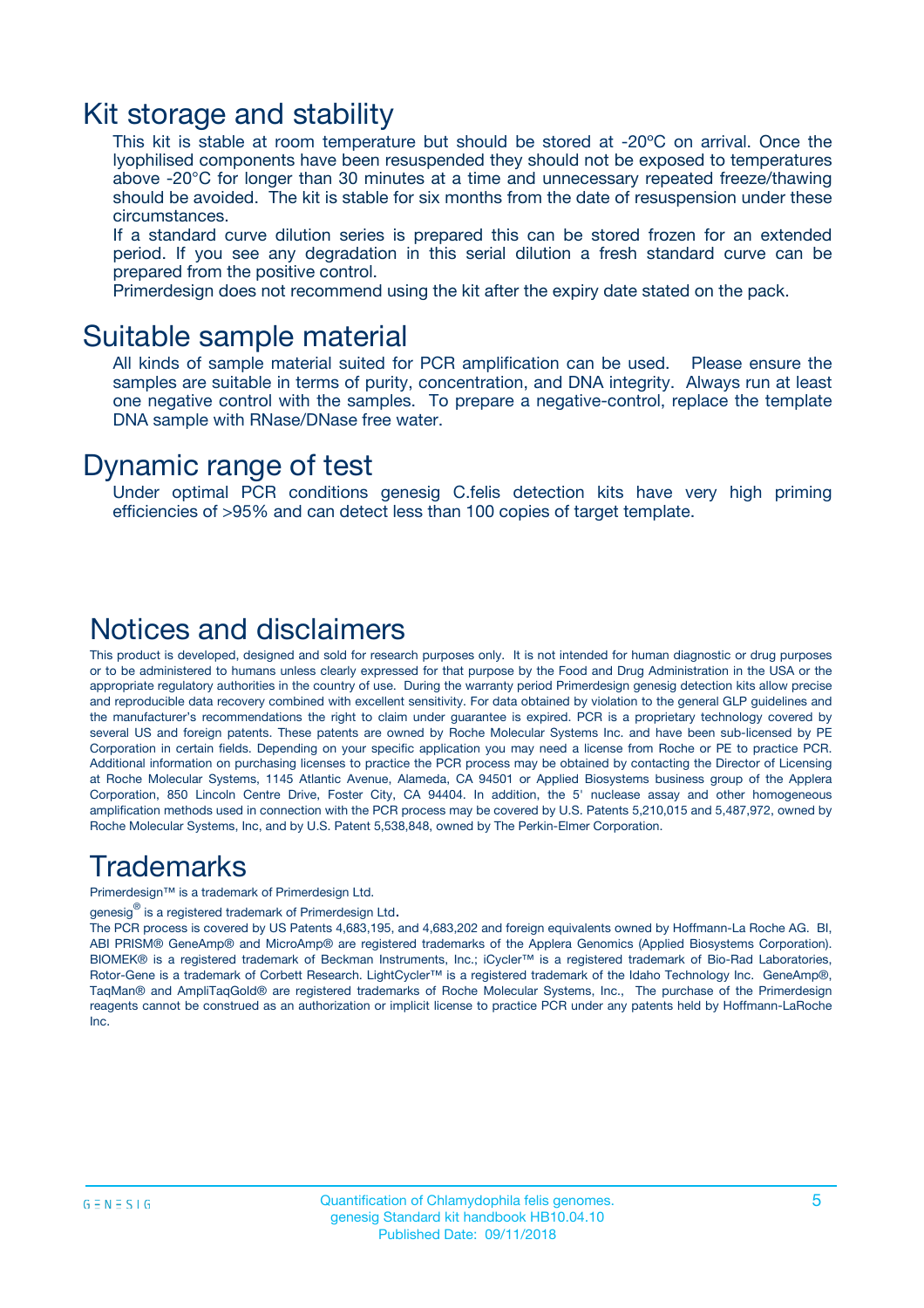# Principles of the test

#### **Real-time PCR**

A C.felis specific primer and probe mix is provided and this can be detected through the FAM channel.

The primer and probe mix provided exploits the so-called TaqMan® principle. During PCR amplification, forward and reverse primers hybridize to the C.felis DNA. A fluorogenic probe is included in the same reaction mixture which consists of a DNA probe labeled with a 5`-dye and a 3`-quencher. During PCR amplification, the probe is cleaved and the reporter dye and quencher are separated. The resulting increase in fluorescence can be detected on a range of qPCR platforms.

#### **Positive control**

For copy number determination and as a positive control for the PCR set up, the kit contains a positive control template. This can be used to generate a standard curve of C.felis copy number / Cq value. Alternatively the positive control can be used at a single dilution where full quantitative analysis of the samples is not required. Each time the kit is used, at least one positive control reaction must be included in the run. A positive result indicates that the primers and probes for detecting the target C.felis gene worked properly in that particular experimental scenario. If a negative result is obtained the test results are invalid and must be repeated. Care should be taken to ensure that the positive control does not contaminate any other kit component which would lead to false-positive results. This can be achieved by handling this component in a Post PCR environment. Care should also be taken to avoid cross-contamination of other samples when adding the positive control to the run. This can be avoided by sealing all other samples and negative controls before pipetting the positive control into the positive control well.

#### **Negative control**

To validate any positive findings a negative control reaction should be included every time the kit is used. For this reaction the RNase/DNase free water should be used instead of template. A negative result indicates that the reagents have not become contaminated while setting up the run.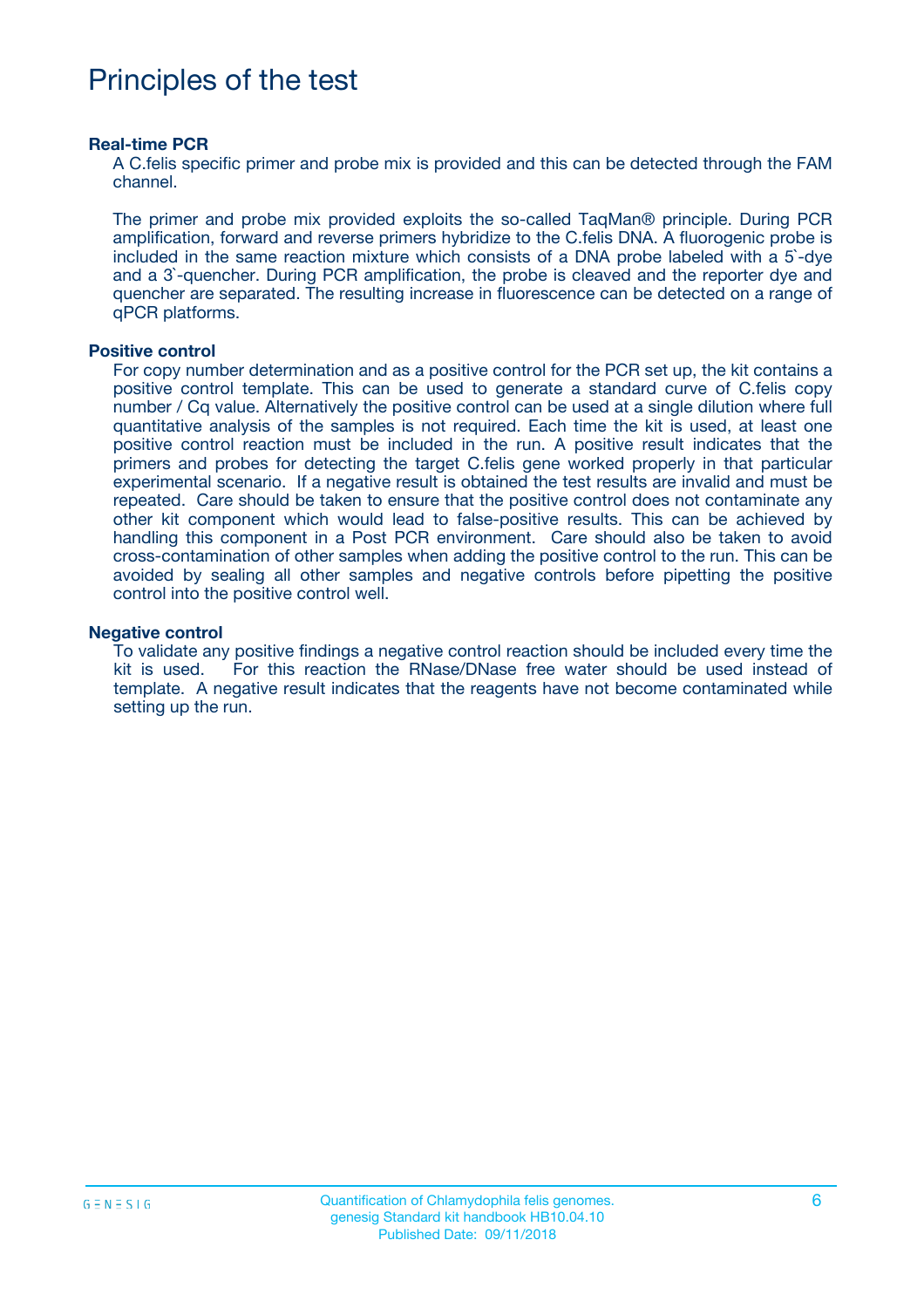## Resuspension protocol

To minimize the risk of contamination with foreign DNA, we recommend that all pipetting be performed in a PCR clean environment. Ideally this would be a designated PCR lab or PCR cabinet. Filter tips are recommended for all pipetting steps.

#### **1. Pulse-spin each tube in a centrifuge before opening.**

This will ensure lyophilised primer and probe mix is in the base of the tube and is not spilt upon opening the tube.

**2. Resuspend the kit components in the RNase/DNase free water supplied, according to the table below.**

To ensure complete resuspension, vortex each tube thoroughly.

| Component - resuspend in water<br>Volume |             |
|------------------------------------------|-------------|
| <b>Pre-PCR pack</b>                      |             |
| C.felis primer/probe mix (BROWN)         | $165$ $\mu$ |

### **3. Resuspend the positive control template in the template preparation buffer supplied, according to the table below:**

To ensure complete resuspension, vortex the tube thoroughly.

| Component - resuspend in template preparation buffer |        |  |
|------------------------------------------------------|--------|--|
| <b>Post-PCR heat-sealed foil</b>                     |        |  |
| C. felis Positive Control Template (RED) *           | 500 µl |  |

\* This component contains high copy number template and is a VERY significant contamination risk. It must be opened and handled in a separate laboratory environment, away from the other components.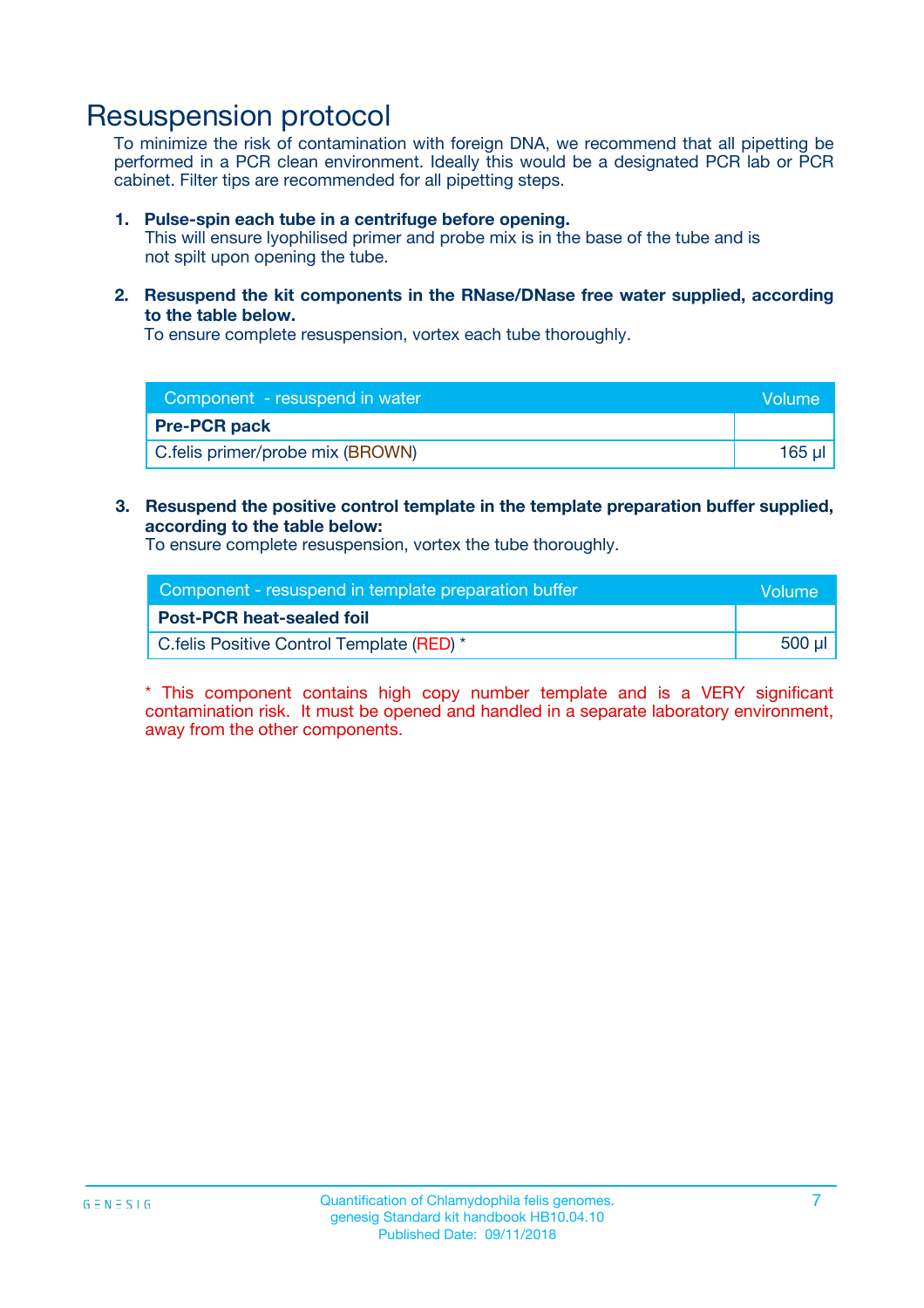# qPCR detection protocol

**1. For each DNA sample prepare a reaction mix according to the table below:** Include sufficient reactions for positive and negative controls.

| Component                                 | Volume           |
|-------------------------------------------|------------------|
| oasig or PrecisionPLUS 2X qPCR Master Mix | 10 $\mu$         |
| C.felis primer/probe mix (BROWN)          | 1 $\mu$          |
| <b>RNase/DNase free water (WHITE)</b>     | $4 \mu$          |
| <b>Final Volume</b>                       | 15 <sub>ul</sub> |

- **2. Pipette 15µl of this mix into each well according to your qPCR experimental plate set up.**
- **3. Prepare DNA templates for each of your samples.**
- **4. Pipette 5µl of DNA template into each well, according to your experimental plate set up.**

For negative control wells use 5µl of RNase/DNase free water. The final volume in each well is 20µl.

**5. If a standard curve is included for quantitative analysis, prepare a reaction mix according to the table below:**

| Component                                 | Volume          |
|-------------------------------------------|-----------------|
| oasig or PrecisionPLUS 2X qPCR Master Mix | 10 µl           |
| C.felis primer/probe mix (BROWN)          | 1 µI            |
| <b>RNase/DNase free water (WHITE)</b>     | $4 \mu$         |
| <b>Final Volume</b>                       | 15 <sub>µ</sub> |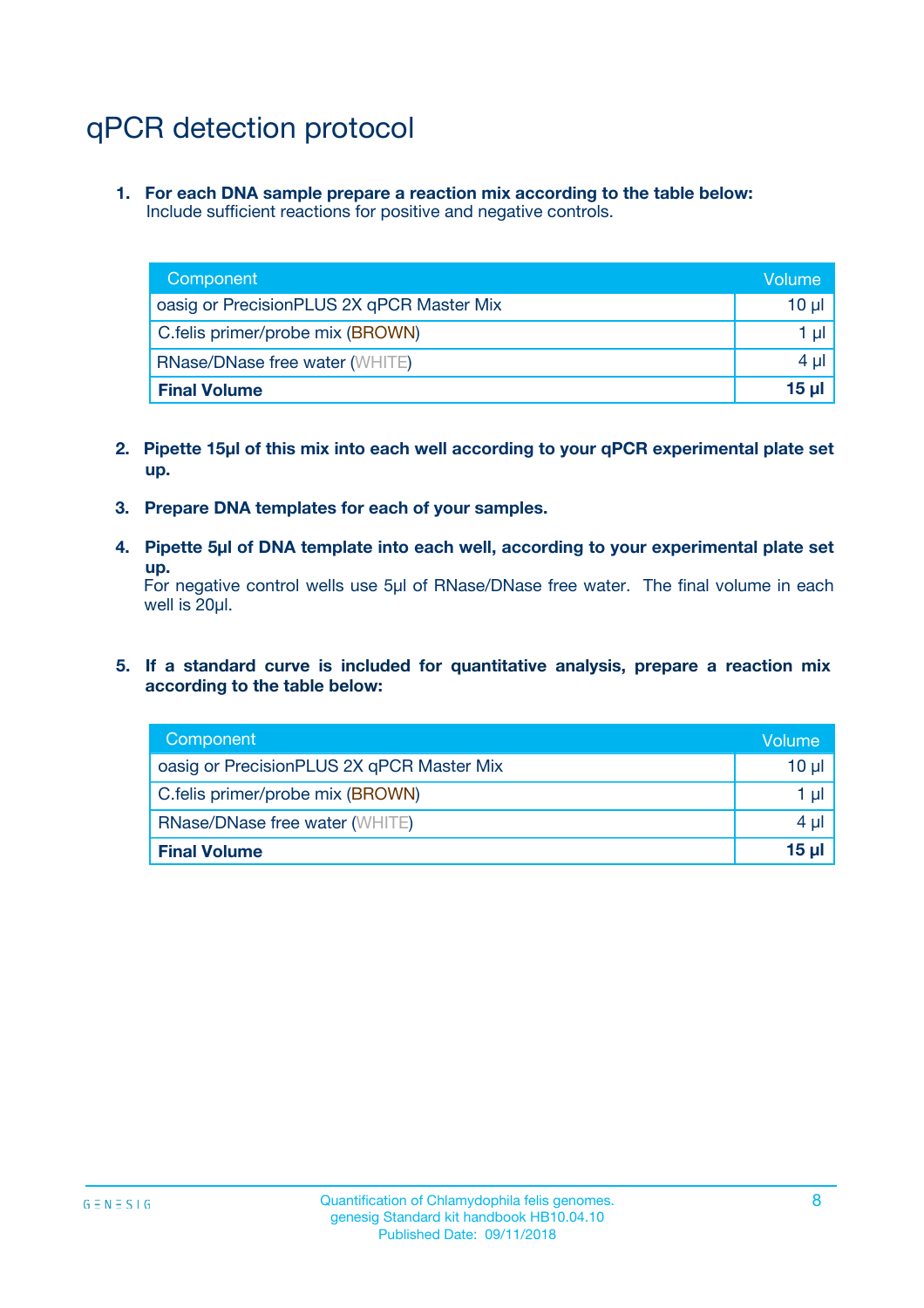### **6. Preparation of a standard curve dilution series.**

- 1) Pipette 90µl of template preparation buffer into 5 tubes and label 2-6
- 2) Pipette 10µl of Positive Control Template (RED) into tube 2
- 3) Vortex thoroughly
- 4) Change pipette tip and pipette 10µl from tube 2 into tube 3
- 5) Vortex thoroughly

Repeat steps 4 and 5 to complete the dilution series

| <b>Standard Curve</b>         | <b>Copy Number</b>     |
|-------------------------------|------------------------|
| Tube 1 Positive control (RED) | $2 \times 10^5$ per µl |
| Tube 2                        | $2 \times 10^4$ per µl |
| Tube 3                        | $2 \times 10^3$ per µl |
| Tube 4                        | $2 \times 10^2$ per µl |
| Tube 5                        | 20 per µl              |
| Tube 6                        | 2 per ul               |

7. Pipette 5µl of standard template into each well for the standard curve according to your experimental plate set up.

The final volume in each well is 20µl.

# qPCR amplification protocol

Amplification conditions using oasig or PrecisionPLUS2X qPCR Master Mix.

|             | <b>Step</b>       | <b>Time</b>     | Temp    |
|-------------|-------------------|-----------------|---------|
|             | Enzyme activation | 2 min           | 95 °C   |
| Cycling x50 | Denaturation      | 10 <sub>s</sub> | 95 $°C$ |
|             | DATA COLLECTION * | 60 s            | 60 °C   |

\* Fluorogenic data should be collected during this step through the FAM channel